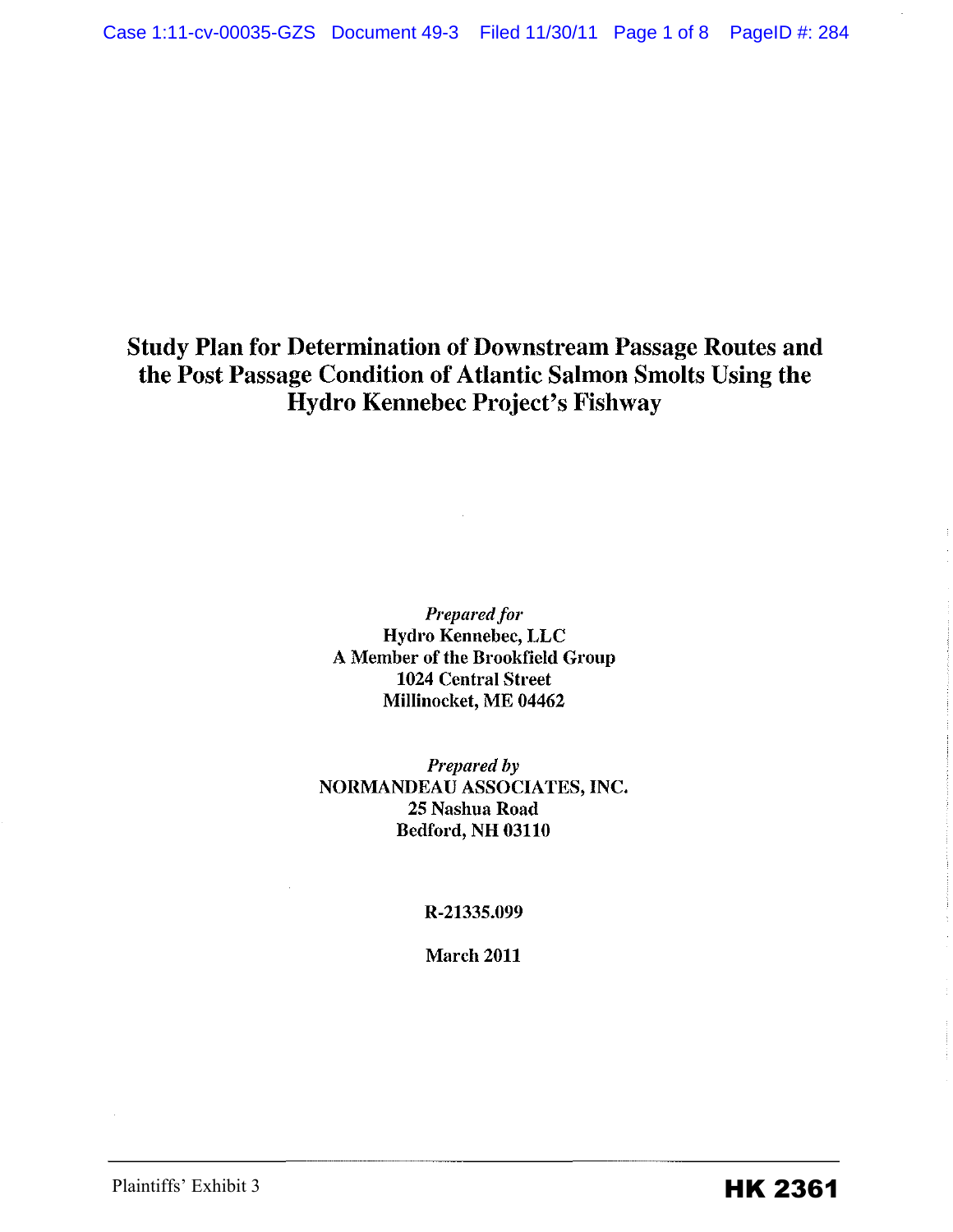### **1.0 INTRODUCTION**

#### **1.1 Background**

As required by a 1998 settlement agreement with the Hydro Kennebec Developers Group, and as approved by the Commission on April21, 2006, Hydro Kennebec L.P. installed interim downstream fish passage facilities at the Hydro Kennebec Project in 2006. These facilities, which were designed through consultation with the Maine Department of Marine Resources (DMR), Maine Atlantic Salmon Commission (ASC), United States Fish and Wildlife Service (USFWS), Maine Department of Inland Fisheries and Wildlife (MDIFW), and the National Marine Fisheries Service (NMFS), include a 10' deep angled fish boom in the forebay leading to a 4' wide by 8' deep slot (the fish bypass) capable of passing 4% of turbine flow. The slot is cut into the wall between the turbine intakes and the bascule gate structures, and discharges to a plunge pool next to the powerhouse. The plunge pool in turn leads to the turbine tailrace. Additional improvements were made to the fish passage facilities prior to 2007 operations, including (1) the installation of a weir in the fishway to deepen the plunge pool (to minimize the potential for fish injury), and (2) completion of the operating mechanism for the gate structure. In addition, the fish boom was re-positioned (raised) to prevent overtopping in June 2007 following an inspection by the USFWS.

### **1.2 Objectives**

Field studies conducted at the Hydro Kennebec Project on the Kennebec River during 2011 are intended to address two objectives 1) assessment of the downstream fishway passage effectiveness for Atlantic salmon smolts passing the Hydro Kennebec Project, and 2) a markrecapture assessment of the survival of Atlantic salmon smolts passed through the downstream fishway at the Hydro Kennebec Project. Specific objectives related to the mark-recapture study are to a) determine if Atlantic salmon smolts are injured or killed upon passage through the downstream fishway at the Hydro Kennebec Project; b) determine the mortality and injury rate with a precision of  $\pm 10.0\%$ , 90% of the time and c) if fish incur injuries attributed to passage at the fishway we will draw upon our extensive research at other projects to recommend operations or structural changes to minimize injury.

# **2.0 FISHWAY PASSAGE EFFICIENCY**

### **2.1 Overview**

Radio-telemetry techniques will be used to determine the efficiency of the projects downstream fish bypass system at guiding and passing radio tagged salmon smolts. The downstream bypass system includes a 10 ft deep angled fish boom in the forebay leading to a 4' wide by 8' deep slot capable of passing 4% of turbine flow. The slot is cut into the wall between the turbine intakes and the bascule gate structures, and discharges to a plunge pool next to the powerhouse. The plunge pool in turn leads to the turbine tailrace.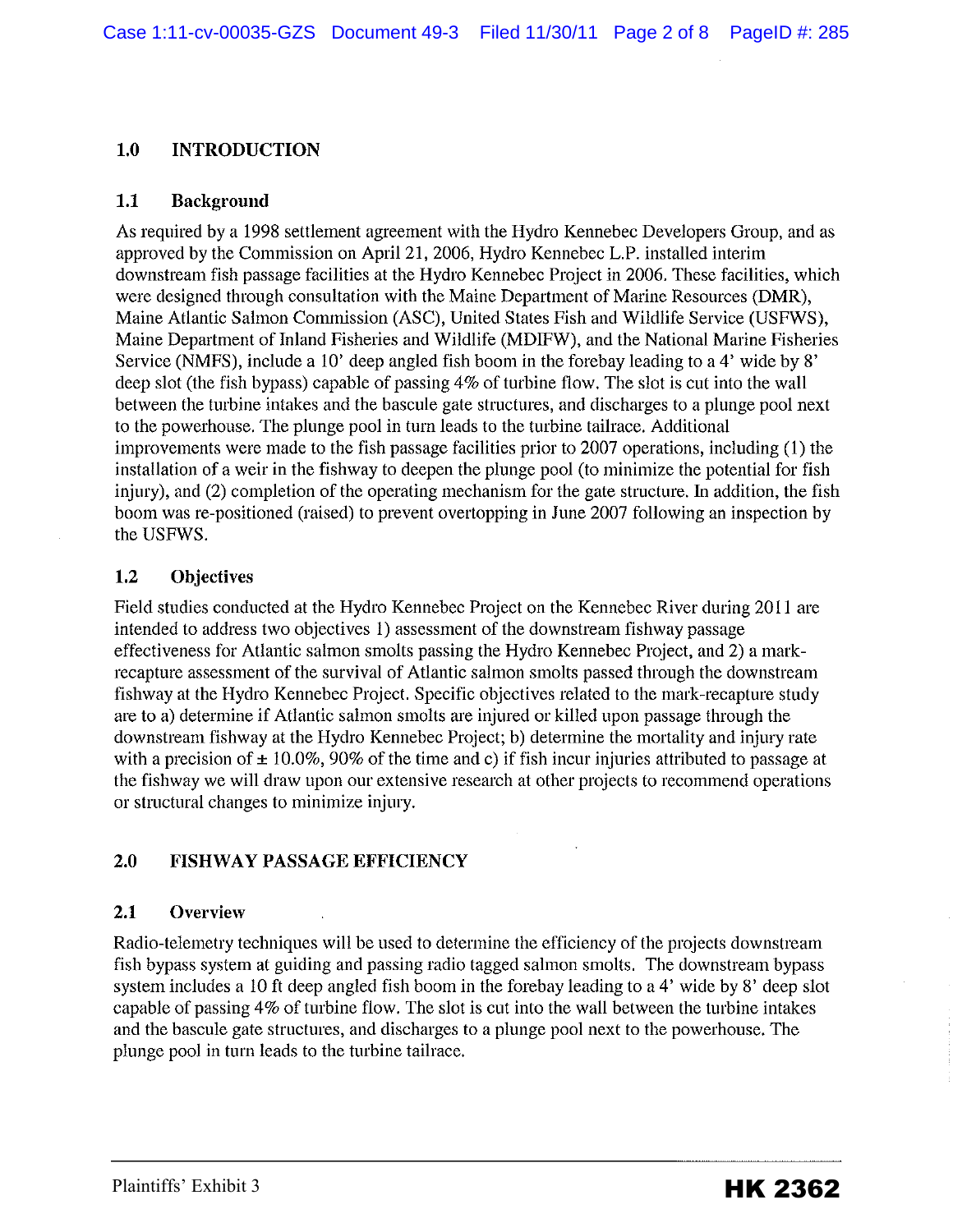Downstream fishway effectiveness will be evaluated by releasing and monitoring radio tagged smolts with the bypass gate set to pass 4% of turbine flow. It is anticipated that the first release will occur in mid-May during a non spill condition.

To evaluate the effectiveness of the downstream fishway, 5 groups of 20 radio-tagged fish will be released approximately 0.25 miles upstream of the Project during periods of no spill. The intent of releasing smolts during a non-spill period is to maximize the number of smolts exposed to the guidance boom and downstream fishway. Passage efficiency will be calculated as the percentage of all smolts passing the Project via the downstream fishway. Individual radio tagged smolts which remain upstream of the Project will not be included in the evaluation of downstream fishway efficiency.

### **2.1.1 Radio Telemetry Equipment**

Salmon smolt utilization of the downstream fishway will be assessed using Lotek SRX 400 radio telemetry receivers programmed with Code-Log software version W30 (receivers). The receiver will identify the pulse trains (codes) of VHF radio transmitters (radio tags) within a specified set of frequencies (channels) by sequentially scanning and recording valid signals in a 512k byte non-volatile data storage memory. At the downstream fishway and unit intakes, where it is anticipated that fish will pass quickly, a DSP 500 Digital Spectrum Processor (DSP) will be utilized. The wideband digital receiver/coprocessor provides frequency discrimination using real or near real time spectrum analysis allowing for optimal temporal/spatial resolution. The DSP accomplishes this task by mapping input signals onto a I MHz baseband, which is then digitized by a !-bit sampling analog-to-digital (A/D) converter.

Digital radio tags (model NTC-3-l, Lotek Engineering), which measure 6.3 mm x 14.5 mm and weigh 0.8 g in air, will be used for this study. These tags transmit signals on one channel corresponding to a set frequency of 149-152 MHz. When set at a 2.5 second burst, these tags will operate for II days.

Two types of antennas will be used for the study: Cushcraft P150-4 four-element Yagi antennas (4-element antenna) and custom-made underwater antennas (dropper antenna). Four-element antennas are aerial antennas that provide the greatest directional reception range of any antenna used in the study. The 4-element antenna will be used to confirm the upstream presence or downstream passage of fish.

Dropper antennas will be vertically deployed. The dropper antennas ability to be placed at various depths in or below structures will be used to form reception ranges at points of passage (downstream fishway and turbine units). These antennas will be constructed by stripping the shielded end of a 50-0HM RG58AJU coaxial cable, the length of the stripped portion of cable is a multiple of half the wavelength  $(\lambda)$  of 150 MHz.

### **2.1.2 Radio Telemetry Monitoring Locations and Antenna Arrangements**

Figure I includes the three radio telemetry monitoring station locations and coverage area. Monitoring station 3 in Figure I is a general portrayal of the river coverage area (i.e. bank to bank) but its exact location will be determined following consultation with Brookfield.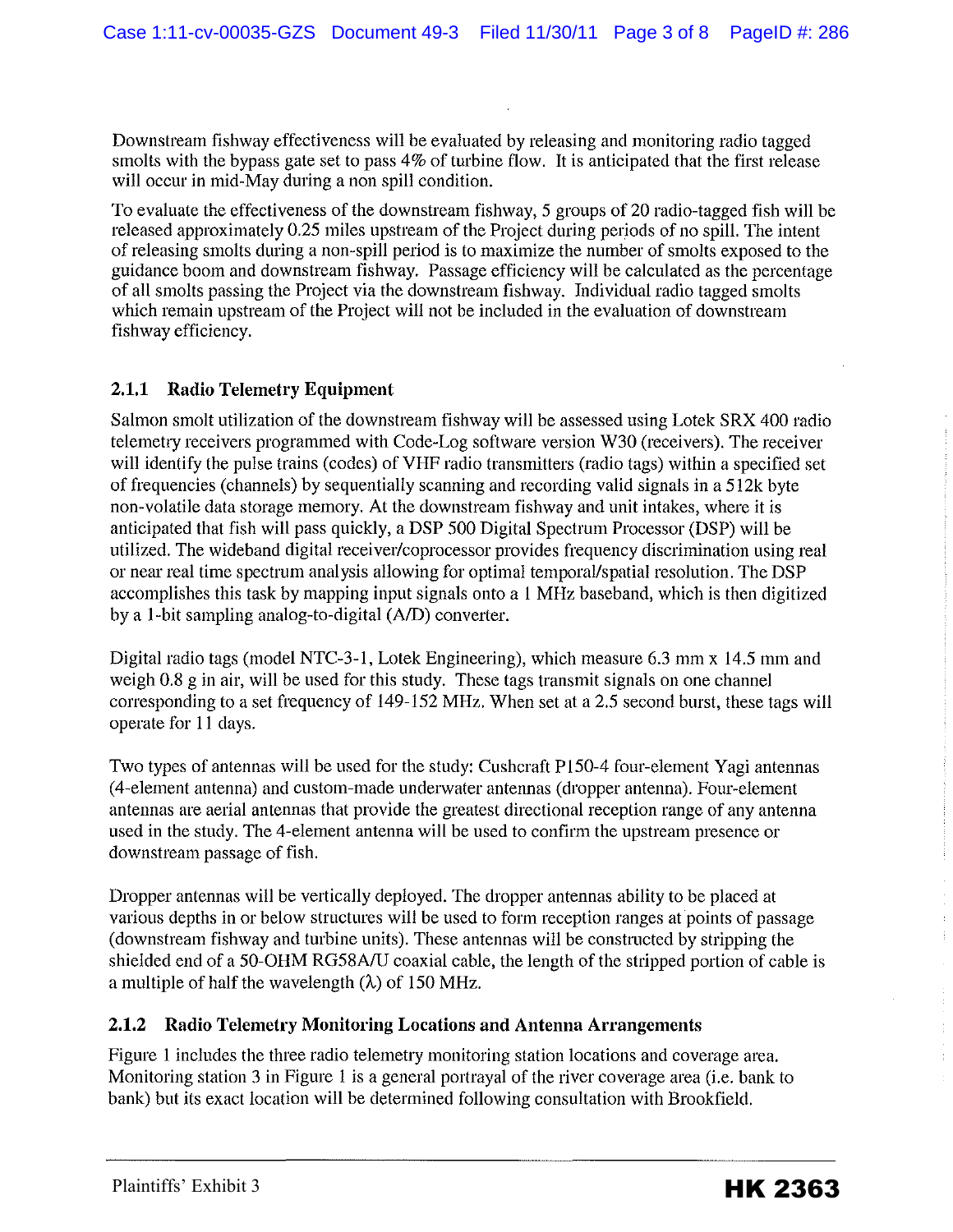*Monitoring Station 1:* Monitoring Station 1 will be used to monitor the headpond area and will be responsible for documenting radio-tagged smolts approaching the Project. This station will consist of one receiver connected to one 4-element Yagi antenna located along the wing-wall adjacent to the upstream side of the powerhouse.

*Monitoring Station* 2: Monitoring Station 2 will be installed to monitor the downstream fishway as well as Units 1 and 2 of the Projects powerhouse. This station will utilize one DSP receiver and 6 dropper antennas (two located in the downstream fishway and two located in each of the two unit intakes). A DSP will be used due to the expected high velocity flows through these passage routes.

*Monitoring Station 3:* Monitoring Station 3 will be installed downstream of the Project tailrace. This station will consist of one receiver connected to one 4-element Yagi antenna and will be set up using deep cycle batteries and a solar panel if no power exists downstream of the project. This receiver will monitor all radio-tagged smolts that pass the Project and document that they continued their downstream movement. This receiver will also be used to document fish passing the Project via the bascule gates. Should spill through the bascule gates occur during the test period, smolts passing via that spill will be identified by subtracting out the fish detected by Monitoring Station 3 that were determined to have passed via the downstream fishway or Project turbines by Monitoring Station 2.

Manual monitoring from the shoreline and/or boat to assist in smolt passage assessment will occur near daily both upstream and downstream of the Project following release of each group.

# **2.1.3 Fish Procurement, Tagging, and Release**

Hatchery-reared Atlantic salmon smolts will be used for the study and will be supplied by the Green Lake National Fish Hatchery in Maine. A group of approximately 200 fish (to be used for this study as well as the mark-recapture study detailed below) will be transported from the hatchery to the Hydro Kennebec Project in an aerated fish transport tank equipped with a water recirculation system and placed in tanks with flow through water systems.

Smolts for each release will be tagged in five groups of 20 fish per release (for a total of 100 radio tagged smolts). For each tagging event, smolts were anesthetized with clove oil and a radio transmitter will be inserted through the esophagus and placed in the stomach of each fish. After tagging, smolts will be measured to the nearest 1 mm fork length and transferred into a holding tank supplied with flowing river water. The smolts will be held for approximately four hours to observe smolt condition and account for any tag regurgitation prior to release. Releases will take place approximately 0.25 miles upstream of the Project and will occur after dark. Radio-tagged smolts will be let go in small groups so that all 20 are released within an hour or so after dark. We will release the first group of 20 test fish during May when spill conditions are under control and continue the releases over a two week period. Since the agencies are concerned about the effectiveness of the downstream bypass and guidance boom, we will attempt to conduct releases during a period when the bascule gates are not spilling. The remaining smolts not tagged at the end of the study will be released into the Kennebec River downstream of the Project.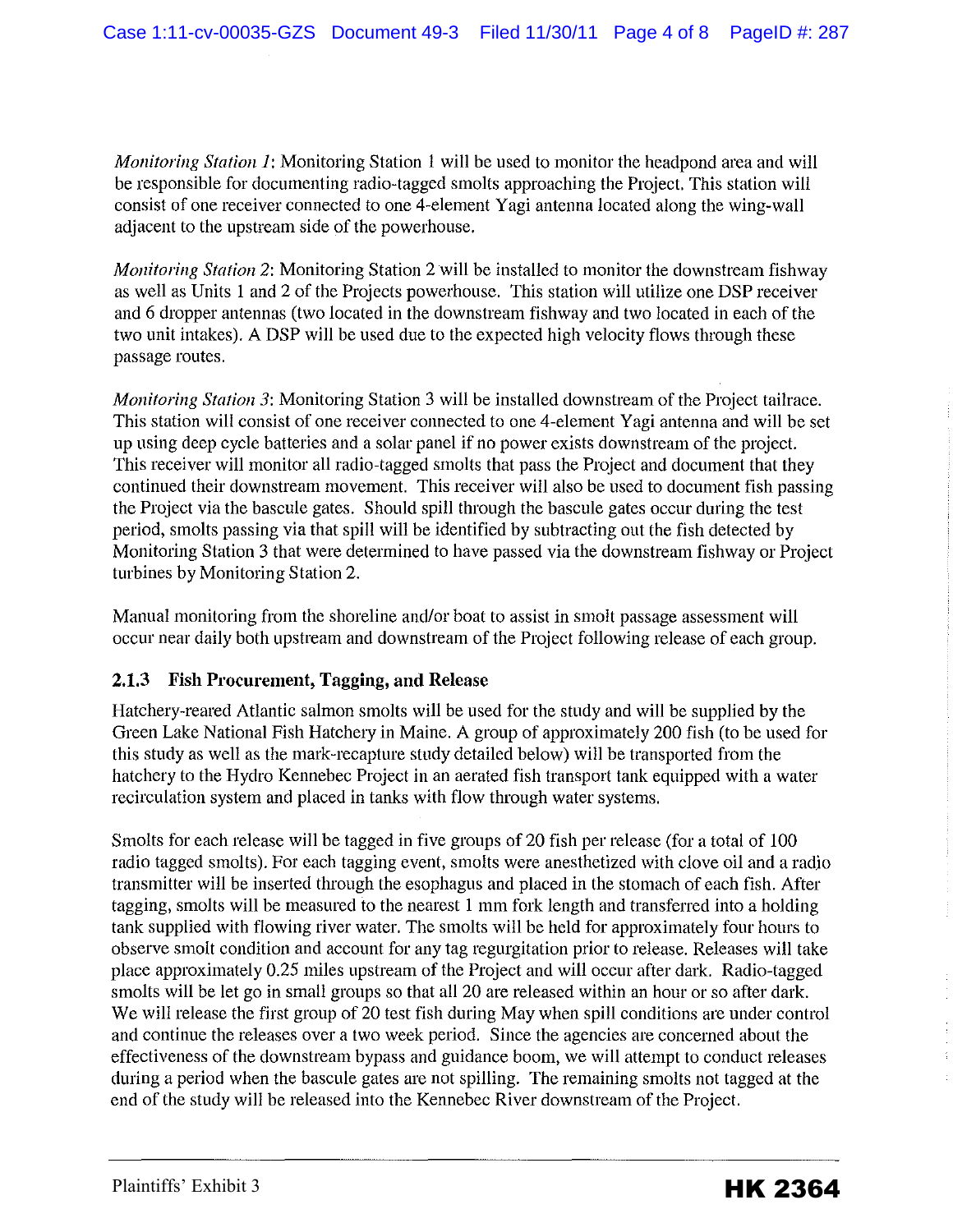## **2.1.4 Data Collection and Analysis**

Data will be off-loaded from receivers daily throughout the study period with a laptop computer and stored on removable memory sticks. Backup copies of all telemetry data will be made prior to receiver initialization. Data will be consolidated into a PC database for review and verification.

Data will be stored in the SRX\_400 receivers as either a single event or a period of multiple events. If a fish was detected and remained in the reception area for a given period of time, it will be recorded as a continuous event. Single events or events occurring greater than ten minutes apart will be recorded individually. Data stored for each event will include start date, start time, channel, code, average pulse rate, average signal strength, end date, and end time.

### **2.1.5 Reporting**

A draft report on the results of all releases will be developed by August 31, 2011 with a final report prepared by September 30, 2011.

# **3.0 BYPASS MARK-RECAPTURE STUDY**

### **3.1 Overview**

Spillway and bypass passage routes at power stations are not always completely safe for emigrating fish using these routes. Normandeau Associates Inc. has used its HI-Z tag fish recapture technique (Heisey et al. 1992) to assess condition of both juvenile and adult fish passing these routes at close to 100 different projects. These evaluations have found that structures in the path of the discharge from spillway and bypasses can cause injury to passed fish, particularly if fish intercept structures at high velocities and/or there is little water depth in the vicinity of these structures (Heisey et al. 2008, Johnson et al. 2003, Mathur et al. 1996, 1999).

The HI-Z fish recapture technique will be used to address the USFWS concern that turbulent conditions within the downstream fishway at the Hydro Kennebec Project may cause injury to passing fish. To conduct this evaluation, a total of 50 test fish will be released through the downstream fishway. A total of 25 individuals will be released downstream of the tested passage route to serve as controls. Mortalities and/or injuries associated with passage through the downstream bypass will be recorded as well as the type and severity and likely cause of injury.

### **3.1.1 .Fish Procurement, Tagging, and Release**

Hatchery-reared Atlantic salmon smolts will be used for this study and will be supplied by the Green Lake National Fish Hatchery in Maine. A group of approximately 200 fish (to be used for this study as well as the fish bypass efficiency study detailed above) will be transported from the hatchery to the Hydro Kennebec Project in an aerated fish transport tank equipped with a water recirculation system. Fish will be held in circular tanks (approximately 500 gal) located near the test site and will be continuously supplied with ambient river water and covered to prevent fish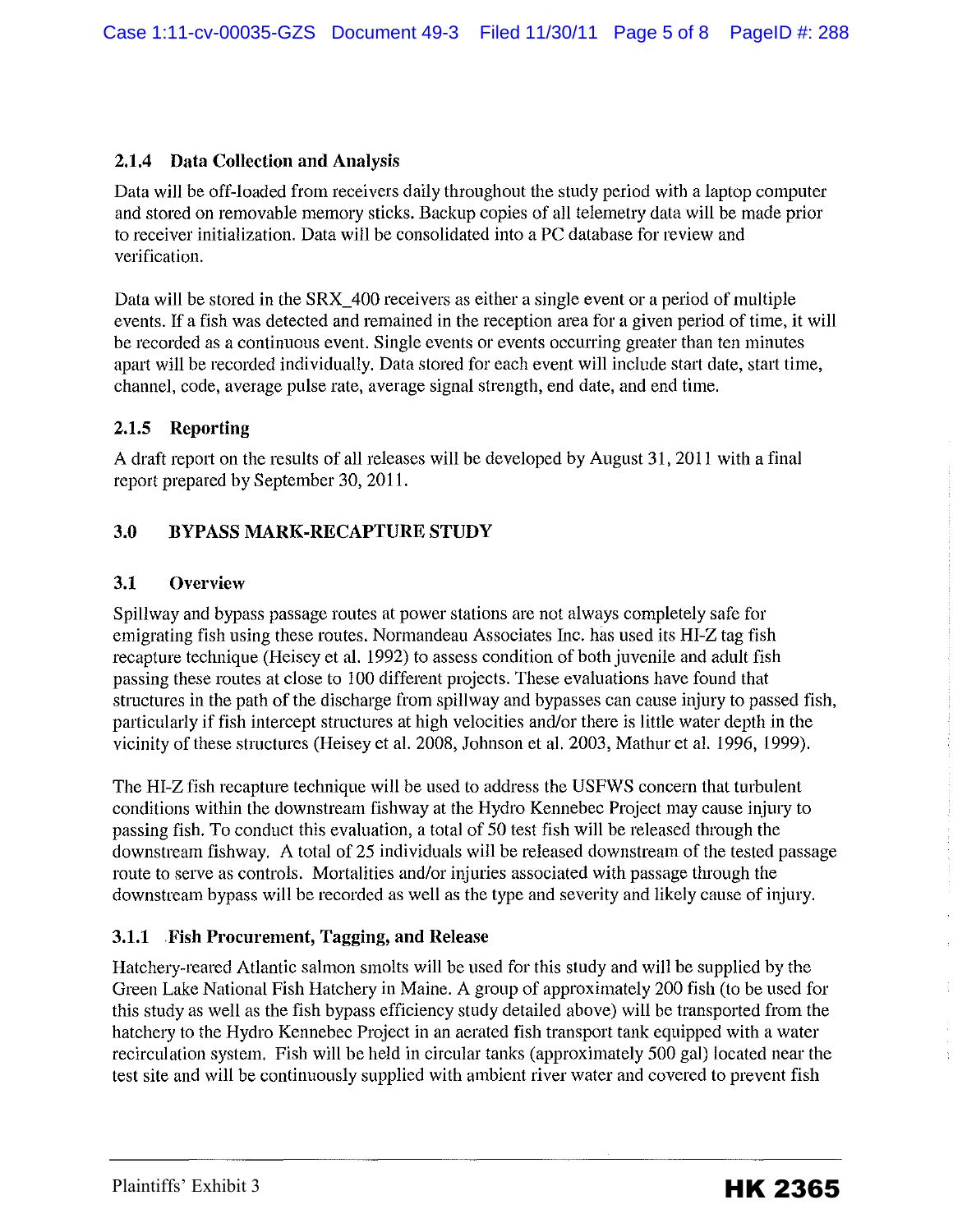from escaping. The salmon smolts will be held for 24 hrs after transport to allow for recovery from the stress associated with capture and transport.

During the tagging process, two HI-Z tags will be attached to each smolt as well as a small radio tag. All test and control smolts will be measured to the nearest I mm fork length. Prior to release into the river, the HI-Z tags will be activated. Test smolts will be released directly into the downstream fishway. Control smolts will be subjected to the same handling and tagging procedures as test fish but will be released into the Project tailrace, downstream of the downstream fishway. Following release, the HI-Z tags for both test and control fish will inflate after approximately  $2-4$  minutes and buoy the fish to the surface where they will be retrieved by boat crews using dip nets. Upon recapture, inflated HI-Z tags and the radio tag will be removed, and each fish examined for injuries. Each fish will be assigned a condition code that categorizes initial physical injuries. Fish will then be held on site in pools for 48 h to assess delayed effects of passage. Following the 48 hr holding period, all live fish will be anesthetized for an additional injury evaluation. Photographs of the injured fish will be taken. Injury classification categories are provided in Section 3.1.2 of this study plan.

### **3.1.2 Data Collection and Analysis**

Each tagged fish will be classified as alive, dead, or unknown, and severity of any injuries will be determined. Recapture rates will be calculated based on the number of alive and dead fish physically retrieved compared to the total number of fish released. All fish that die following passage will be necropsied to assess the probable cause of death. Severity of injuries will be further categorized based on the following criteria.

- A fish with only loss of equilibrium (LOE) is classified as major if the fish dies within 1 hour. If it survives or dies beyond 1 hour it is classified as minor.
- A fish with no visible external or internal maladies is classified as a passage related major injury if the fish dies within 1 hour. If it dies beyond 1 hour it is classified as a non passage related minor injury.
- Any minor injury that leads to death within 1 hour is classified as a major injury. If it lives or dies after 1 hour it remains a minor injury.
- Hemorrhaged eye: minor if less than 50%. Major if 50% or more
- Deformed pupil(s) are a: major injury.
- Bulged eye: major unless one eye is only slightly bulged. Minor if slight.
- Bruises are size-dependent. Major if 10% or more of fish body per side. Otherwise minor.
- Operculum tear at dorsal insertion is: major if it is  $5\%$  of the fish or greater. Otherwise minor.
- Operculum folded under or torn off is a major injury
- Scale loss: major if 20% or more of fish per side. Otherwise minor
- Scraping (damage to epidermis): major if 10% or more per side of fish. Otherwise minor
- Cuts and lacerations are generally classified as major injuries. Small flaps of skin or skinned up snouts are: minor.
- Internal hemorrhage or rupture of kidney, heart or other internal organs that results in death at 1 to 48 hours is a major injury.
- Multiple injuries: use the worst injury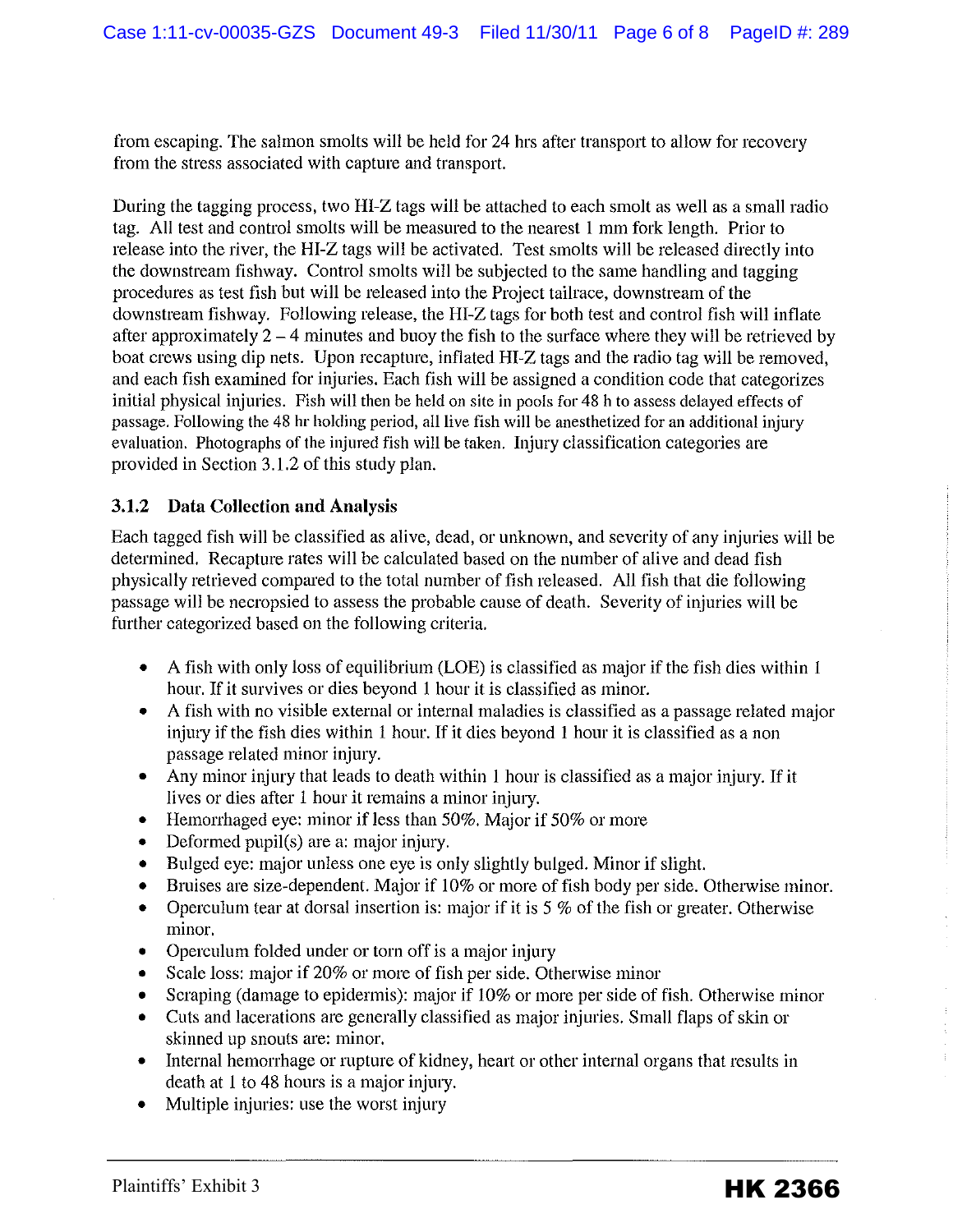### **3.1.3 Reporting**

 $\mathcal{L}_{\rm{in}}$ 

A draft report on the results of the HI-Z tag study will be developed by August 31, 2011 with a final report prepared by September 30, 2011.

÷  $\frac{1}{2}$